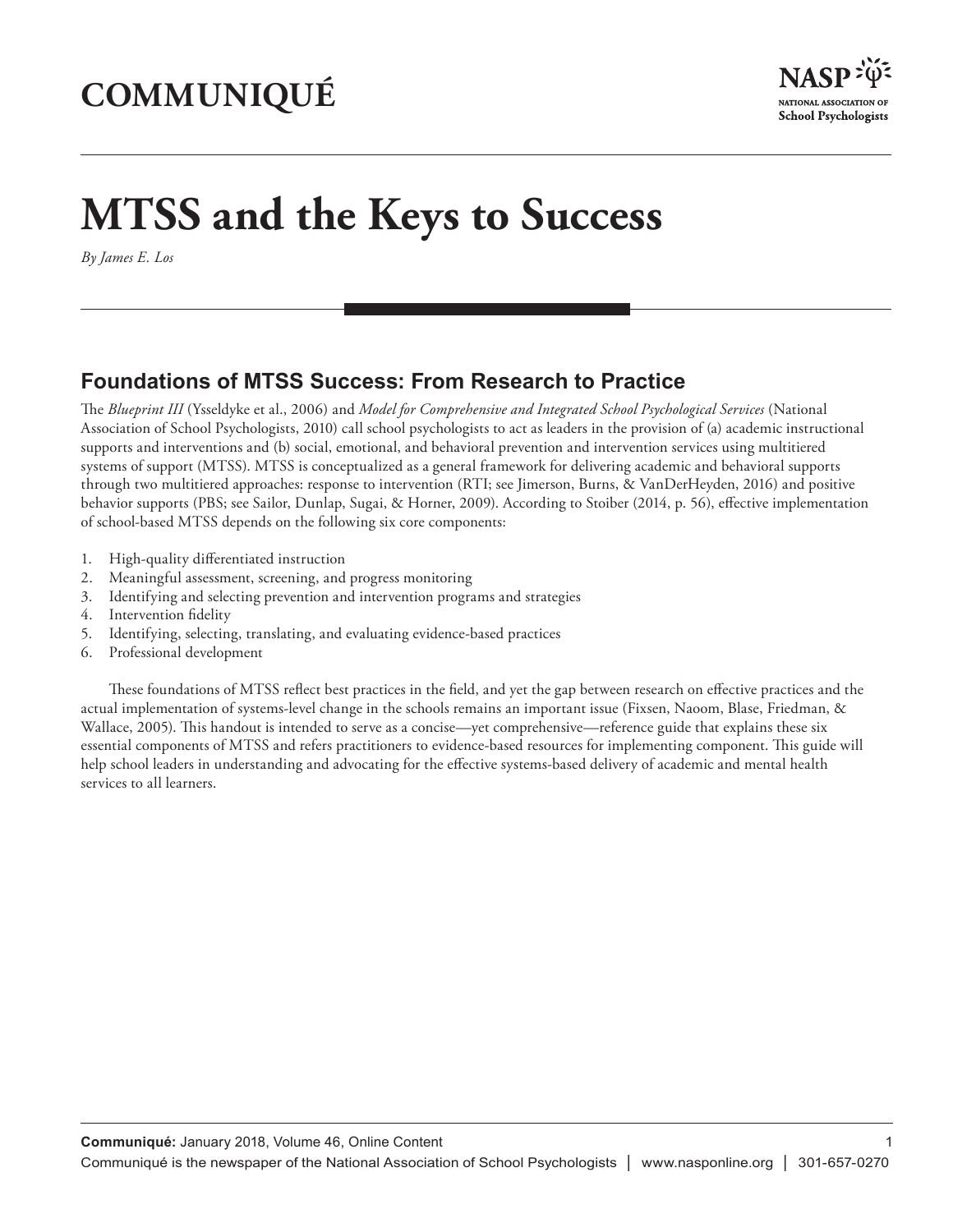| Increase opportunities and time to learn.                                                                                                      |                                                                                                                                                        |                                                                                                                                                                |
|------------------------------------------------------------------------------------------------------------------------------------------------|--------------------------------------------------------------------------------------------------------------------------------------------------------|----------------------------------------------------------------------------------------------------------------------------------------------------------------|
| Teach and re-teach core curriculum with m                                                                                                      | Increase engagement by matching instructional level to learners, keeping content relevant, and using diverse strategies.<br>ore examples and practice. |                                                                                                                                                                |
|                                                                                                                                                |                                                                                                                                                        | Use flexible grouping and match the pace, type, and level of content and the dosage and duration of instruction and intervention to the needs of the learners. |
| Application to Reading RTI                                                                                                                     | Application to Math RTI                                                                                                                                | Application to PBIS                                                                                                                                            |
| (National Reading Panel https://www.nichd.nih<br>gov/publications/pubs/nrp/Pages/findings.aspx)<br>Instruction Based on 5 Big Ideas of Reading | ed.gov/about/bdscomm/list/mathpanel/report/<br>Math (Math Advisory Panel https://www2.<br>Instruction Based on Core Components of                      | Instruction Based on Core Components of PBIS (Sugai<br>Post behavioral expectations/rules<br>et al., 2005)                                                     |
| Phonemic awareness                                                                                                                             | final-report.pdf)                                                                                                                                      | Teach social behaviors that increase social and academic                                                                                                       |
| Reading fluency<br>Phonics                                                                                                                     | Rational numbers<br>Number sense                                                                                                                       | Reward systems for positive behavior<br>success                                                                                                                |
| Vocabulary                                                                                                                                     | Basic number operations                                                                                                                                | Continuum of consequences for problem behavior<br>٠                                                                                                            |
| Reading comprehension                                                                                                                          |                                                                                                                                                        |                                                                                                                                                                |
| http://www.fcrr.org/resources/resources_sca<br><b>FCRR</b><br>html<br>٠                                                                        |                                                                                                                                                        | http:/www.casel.org<br>CT Clearinghouse<br>CASEL<br>٠                                                                                                          |
| Reading Rockets                                                                                                                                |                                                                                                                                                        | https://www.ctclearinghouse.org/                                                                                                                               |
| http://www.readingrockets.org/article/<br>effective-reading-instruction                                                                        |                                                                                                                                                        |                                                                                                                                                                |
| Screening and Progress Monitoring<br>$\mathbf{H}$                                                                                              |                                                                                                                                                        |                                                                                                                                                                |
| Identify relevant standards for assessing key                                                                                                  | academic and behavioral competencies.                                                                                                                  |                                                                                                                                                                |
| Select valid criteria for identifying inadequa<br>Specify decision rules based on scores.                                                      | te performance.                                                                                                                                        |                                                                                                                                                                |
| Screen academic and behavior problems three times per year (fall, winter, and spring)                                                          |                                                                                                                                                        |                                                                                                                                                                |
| Application to Reading RTI                                                                                                                     | Application to Math RT1                                                                                                                                | Application to PBIS                                                                                                                                            |
| Universal Screening and Progress Monitoring<br>${\rm Tools}$                                                                                   | Universal Screening and Progress Monitoring<br>Tools                                                                                                   | Universal Screening and Progress Monitoring Tools<br><b>BESS</b>                                                                                               |
| AIMSweb R-CBM                                                                                                                                  | AIMSweb M-CAP                                                                                                                                          | http://www.pearsonclinical.com/education/                                                                                                                      |
| http://www.aimsweb.com/assessments/                                                                                                            | http://www.aimsweb.com/assessments/                                                                                                                    | products/100001482/basc3-behavioral-and-emotional-                                                                                                             |
| features/assessments/reading-cbm<br>DIBELS Next<br>$\bullet$                                                                                   | features/assessments/match-concepts<br>-applications                                                                                                   | screening-system--basc-3-bess.html<br><b>BSAD</b>                                                                                                              |
| https://dibels.org/dibelsnext.html                                                                                                             | and AIMSweb M-COMP                                                                                                                                     | https://shop.mentalhealthscreening.org/products/                                                                                                               |
| easyCBM Reading<br>$\bullet$                                                                                                                   | http://www.aimsweb.com/assessments/                                                                                                                    | brief-screening-for-adolescent-depression-bsad-student-                                                                                                        |
| https://dibels.uoregon.edu/assessment/<br>reading/                                                                                             | features/assessments/math-computation<br><b>DIBELS</b> Math<br>$\bullet$                                                                               | screening-form-100-pack<br>CICO-SWIS                                                                                                                           |
| FastBridge CBMreading<br>$\bullet$                                                                                                             | https://dibels.org/dibelsmath.html                                                                                                                     | https://www.pbisapps.org/Applications/Pages/SWIS-                                                                                                              |
| http://www.fastbridge.org/assessments/                                                                                                         | easyCBM Math<br>$\bullet$                                                                                                                              | Suite.aspx-cico                                                                                                                                                |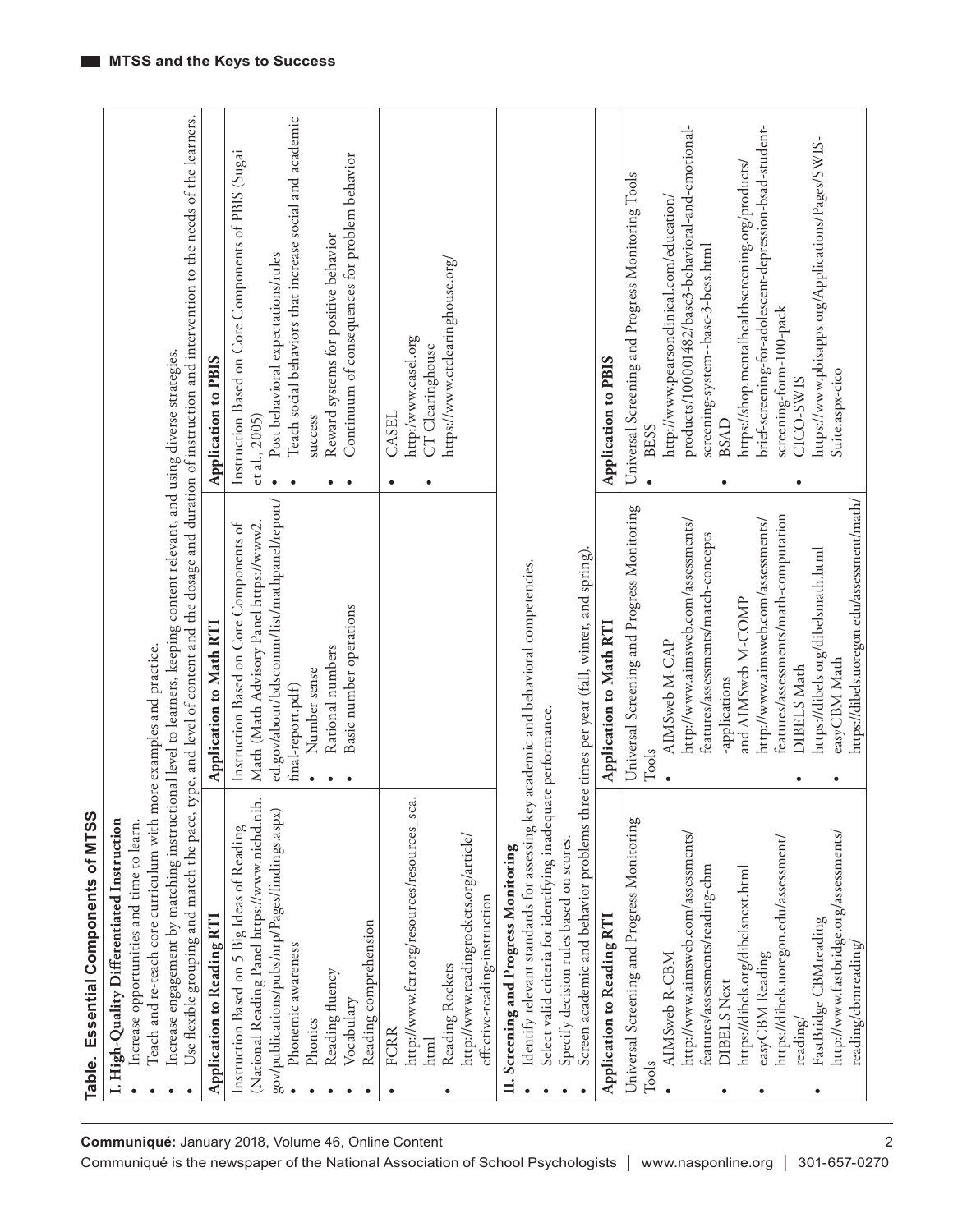| products/100000356/social-skills-improvement-system-<br>https://pacificnwpublish.com/products/SSBD-Online.<br>http://www.michaelfurlong.info/CSCSS/cscs-forms/<br>https://www.pbisapps.org/Applications/Pages/SWIS-<br>https://www.pbisapps.org/Applications/Pages/SWIS-<br>https://miblsi.org/evaluation/student-assessments/<br>http://www.fastbridge.org/assessments/behavior/<br>http://www.pearsonclinical.com/education/<br>ssis-performance-screening-guide.html<br>SSIS Performance Screening Guide<br>student-risk-screening-scale<br>http://www.sdqinfo.com/<br>Suite.aspx-swis<br>Suite.aspx-isis<br>ISIS-SWIS<br>behavior/<br><b>SAEBRS</b><br>CSCSS<br><b>SWIS</b><br><b>SRSS</b><br>SSBD<br>SDQ<br>html<br>٠<br>٠ | http://www.intensiveintervention.org/chart/<br>behavioral-progress-monitoring-tools<br>http://www.ci3t.org/screening<br>CI3T<br>NCII<br>$\bullet$                                                                                                                                                                                                                                                          |
|---------------------------------------------------------------------------------------------------------------------------------------------------------------------------------------------------------------------------------------------------------------------------------------------------------------------------------------------------------------------------------------------------------------------------------------------------------------------------------------------------------------------------------------------------------------------------------------------------------------------------------------------------------------------------------------------------------------------------------|------------------------------------------------------------------------------------------------------------------------------------------------------------------------------------------------------------------------------------------------------------------------------------------------------------------------------------------------------------------------------------------------------------|
|                                                                                                                                                                                                                                                                                                                                                                                                                                                                                                                                                                                                                                                                                                                                 |                                                                                                                                                                                                                                                                                                                                                                                                            |
| https://www.renaissance.com/products/<br>http://www.fastbridge.org/assessments/<br>assessment/star-360/star-math-skills/<br>Renaissance Star Math<br>FastBridge CBMmath<br>math/cbmmath/                                                                                                                                                                                                                                                                                                                                                                                                                                                                                                                                        | http://www.intensiveintervention.org/<br>http://www.rti4success.org/resources/<br>tools-charts/screening-tools-chart<br>chart/progress-monitoring<br>social-emotional outcomes.<br>Center on RT1<br>NCII<br>ultiple settings.                                                                                                                                                                              |
| $\bullet$                                                                                                                                                                                                                                                                                                                                                                                                                                                                                                                                                                                                                                                                                                                       | $\bullet$                                                                                                                                                                                                                                                                                                                                                                                                  |
| https://www.renaissance.com/products/<br>assessment/star-360/star-reading-skills/<br>Renaissance Star Reading                                                                                                                                                                                                                                                                                                                                                                                                                                                                                                                                                                                                                   | Focus on key competencies that predict positive student outcomes.<br>⊅<br>Prioritize goals for changing academic and<br>http://www.intensiveintervention.org/char<br>Implement strategies consistently across m<br>Focus on Prevention and Intervention<br>http://www.rti4success.org/resources/<br>tools-charts/screening-tools-chart<br>progress-monitoring<br>Center on RT1<br>NCII<br>ΠI.<br>$\bullet$ |

3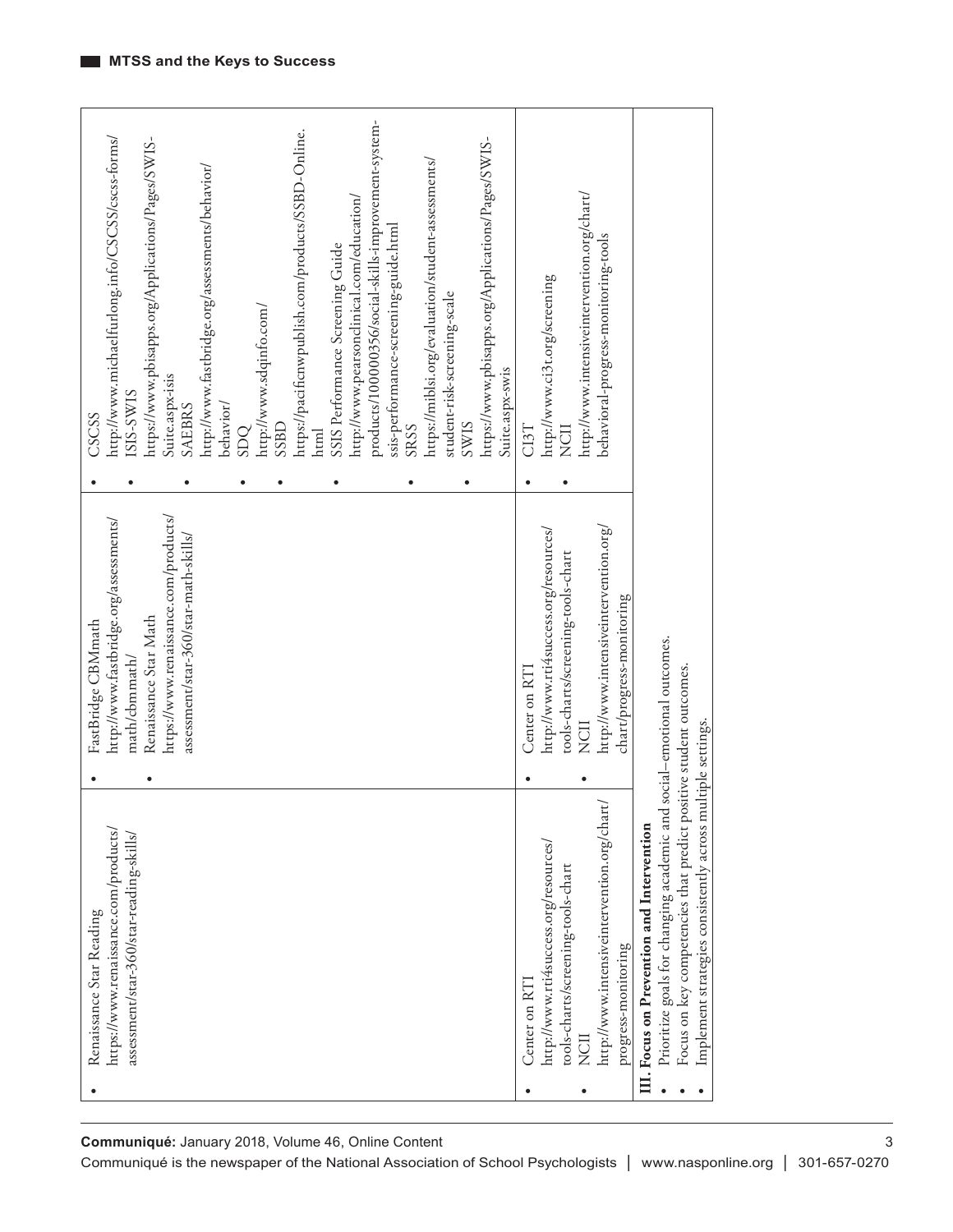|           | Core<br>Common<br>Curriculum Aligned with                                                                                                | Curriculum Aligned with Common Core<br>$\bullet$ | Social-Emotional and Behavioral Curriculum<br>$\bullet$ |
|-----------|------------------------------------------------------------------------------------------------------------------------------------------|--------------------------------------------------|---------------------------------------------------------|
|           | State Standards in Reading                                                                                                               | State Standards in Math                          | School Safety Team                                      |
|           | Problem-Solving Teams                                                                                                                    | Problem-Solving Teams<br>$\bullet$               | Problem-Solving Teams                                   |
|           | http://www.fastbridge.org/2016/06/                                                                                                       | http://www.fastbridge.org/2016/06/               | http://www.fastbridge.org/2016/06/                      |
|           | effective-problem-solving-teams/                                                                                                         | effective-problem-solving-teams/                 | effective-problem-solving-teams/                        |
| $\bullet$ | <b>SEC</b>                                                                                                                               | <b>SEC</b><br>$\bullet$                          | CPTED<br>$\bullet$                                      |
|           | http://www.ccsso.org/Resources/Programs/                                                                                                 | http://www.ccsso.org/Resources/                  | http://www.cpted.net/                                   |
|           | Enacted Curriculum (SEC)<br>Surveys_of                                                                                                   | Programs/Surveys_of_Enacted                      | <b>FRIENDS</b><br>٠                                     |
|           | html                                                                                                                                     | Curriculum_(SEC).html                            | https://www.friendsresilience.org/                      |
|           |                                                                                                                                          |                                                  | <b>PATHS</b><br>$\bullet$                               |
|           |                                                                                                                                          |                                                  | http://www.channing-bete.com/prevention-programs/       |
|           |                                                                                                                                          |                                                  | paths/paths.html                                        |
|           |                                                                                                                                          |                                                  | Positive Action<br>$\bullet$                            |
|           |                                                                                                                                          |                                                  | https://www.positiveaction.net/                         |
|           |                                                                                                                                          |                                                  | PREPaRE<br>$\bullet$                                    |
|           |                                                                                                                                          |                                                  | https://www.nasponline.org/professional-development/    |
|           |                                                                                                                                          |                                                  | prepare-training-curriculum                             |
|           |                                                                                                                                          |                                                  | Preventing Suicide: A Toolkit for High Schools<br>٠     |
|           |                                                                                                                                          |                                                  | https://store.samhsa.gov/shin/content//SMA12-4669/      |
|           |                                                                                                                                          |                                                  | SMA12-4669.pdf                                          |
|           |                                                                                                                                          |                                                  | Second Step<br>$\bullet$                                |
|           |                                                                                                                                          |                                                  | http://www.cfchildren.org/second-step                   |
|           |                                                                                                                                          |                                                  | Social Decision Making/Problem Solving Program<br>٠     |
|           |                                                                                                                                          |                                                  | https://www.researchpress.com/books/7021                |
|           |                                                                                                                                          |                                                  | social-decision-makingsocial-problem-solving-sdmsps     |
|           |                                                                                                                                          |                                                  | $SSIS - CIP$<br>٠                                       |
|           |                                                                                                                                          |                                                  | http://www.pearsonclinical.com/education/               |
|           |                                                                                                                                          |                                                  | products/100000337/social-skills-improvement-system-    |
|           |                                                                                                                                          |                                                  | ssis-classwide-intervention-program-ssis-cip.html       |
|           |                                                                                                                                          |                                                  | Strong Kids<br>$\bullet$                                |
|           |                                                                                                                                          |                                                  | http://strongkids.uoregon.edu/index.html                |
|           | IV. Intervention Fidelity                                                                                                                |                                                  |                                                         |
|           | Target teaching practice with long-range effect on academic and behavioral outcomes.<br>Provide constructive feedback on implementation. |                                                  |                                                         |
|           |                                                                                                                                          |                                                  |                                                         |
|           | Adapt strategies to features of classroom environment.                                                                                   |                                                  |                                                         |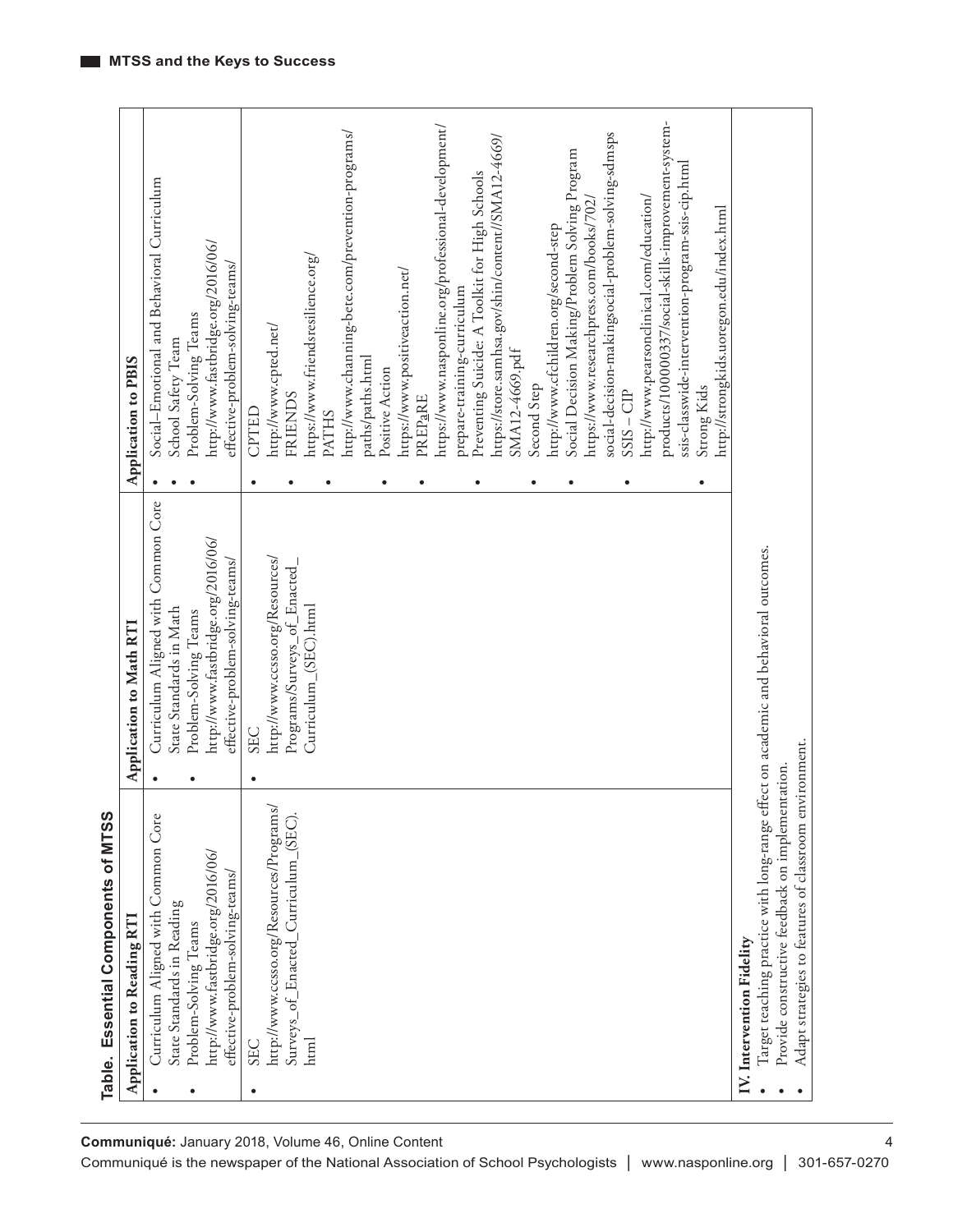|                                                     | Application to Reading RT1                       | Application to Math RT1                        | Application to PBIS                                           |
|-----------------------------------------------------|--------------------------------------------------|------------------------------------------------|---------------------------------------------------------------|
|                                                     | Explicit Instruction and Modeling<br>$\bullet$   | Explicit Instruction and Modeling<br>$\bullet$ | Explicit Instruction and Modeling Implementation<br>$\bullet$ |
|                                                     | Implementation                                   | Implementation                                 | Integrity Protocols                                           |
|                                                     | Integrity Protocols<br>$\bullet$                 | Integrity Protocols                            | Direct Observations                                           |
|                                                     | Direct Observations<br>٠                         | Direct Observations<br>$\bullet$               |                                                               |
|                                                     | CES<br>٠                                         | CES<br>٠                                       | CES                                                           |
|                                                     | https://eric.ed.gov/?id=EJ881183                 | https://eric.ed.gov/?id=EJ881183               | https://eric.ed.gov/?id=EJ881183                              |
|                                                     | Intervention Central                             | Intervention Central                           | NCII                                                          |
|                                                     | https://www.interventioncentral.org/sites/       | https://www.interventioncentral.org/sites/     | http://www.intensiveintervention.org/fidelity-resources       |
|                                                     | academic_intv_critical<br>default/files/RTI      | default/files/RTI_academic_intv_               | <b>RTI Action Network</b>                                     |
|                                                     | components.pdf                                   | critical_components.pdf                        | http://www.rtinetwork.org/getstarted/evaluate/                |
|                                                     | NCII                                             | NCII                                           | treatment-integrity-protocols                                 |
|                                                     | http://www.intensiveintervention.org/            | http://www.intensiveintervention.org/          |                                                               |
|                                                     | fidelity-resources                               | fidelity-resources                             |                                                               |
|                                                     | RTI Action Network                               | RTI Action Network                             |                                                               |
| Communiqué: January 2018, Volume 46, Online Content | http://www.rtinetwork.org/getstarted/            | http://www.rtinetwork.org/getstarted/          |                                                               |
|                                                     | evaluate/treatment-integrity-protocols           | evaluate/treatment-integrity-protocols         |                                                               |
|                                                     | V. Evidence-Based Practices                      |                                                |                                                               |
|                                                     | Compare research sample to current student       | population.                                    |                                                               |
|                                                     | Select valid data collection tools.              |                                                |                                                               |
|                                                     | Use outcome data to focus and refine strategies. |                                                |                                                               |
|                                                     | Application to Reading RTI                       | Application to Math RTI                        | Application to PBIS                                           |
|                                                     | Evidence-Based Interventions                     | Evidence-Based Interventions                   | Evidence-Based Interventions                                  |
|                                                     | Ask, Read With Alertness, Tell                   | Drill techniques                               | Anger Coping                                                  |
|                                                     | Clink or Clunk                                   | Practice with modeling                         | <b>BEP</b>                                                    |
|                                                     | <b>FIST</b>                                      | Explicit instruction                           | <b>Bully Busters</b>                                          |
|                                                     | Incremental rehearsal                            | Student verbalizations of mathematical         | <b>CHP</b>                                                    |
|                                                     | Letter boxes                                     | reasoning                                      | Check & Connect                                               |
|                                                     | Listening passage preview                        | Include a broad range of examples              | Check, Connect, & Expect                                      |
|                                                     | Paragraph shrinking                              | Cross-age tutoring                             | CPRT                                                          |
|                                                     | RAP-Q                                            | Concrete-representational-abstract             | A-CWD-A                                                       |
|                                                     | Recorded words                                   | Speed-based intervention                       | CWPT                                                          |
|                                                     | Reinforcement with performance feedback          | Teach to use visual representations of         | Coping Cat                                                    |
|                                                     | Repeated readings with comprehension             | problems                                       | Coping Power                                                  |
|                                                     | Repeated readings with phase drill error         | Self-monitor problem solving                   | Expect Respect                                                |
|                                                     | correction                                       | Self-reflect on problem-solving process        | FSS                                                           |
|                                                     | Sound boxes                                      |                                                | FBA and BIP                                                   |
|                                                     | Story mapping                                    |                                                | First Step to Success                                         |
|                                                     | Syllable segmenting and blending error           |                                                | GBG                                                           |
|                                                     | correction                                       |                                                | Group Anger Control Training                                  |
|                                                     | Time delay                                       |                                                |                                                               |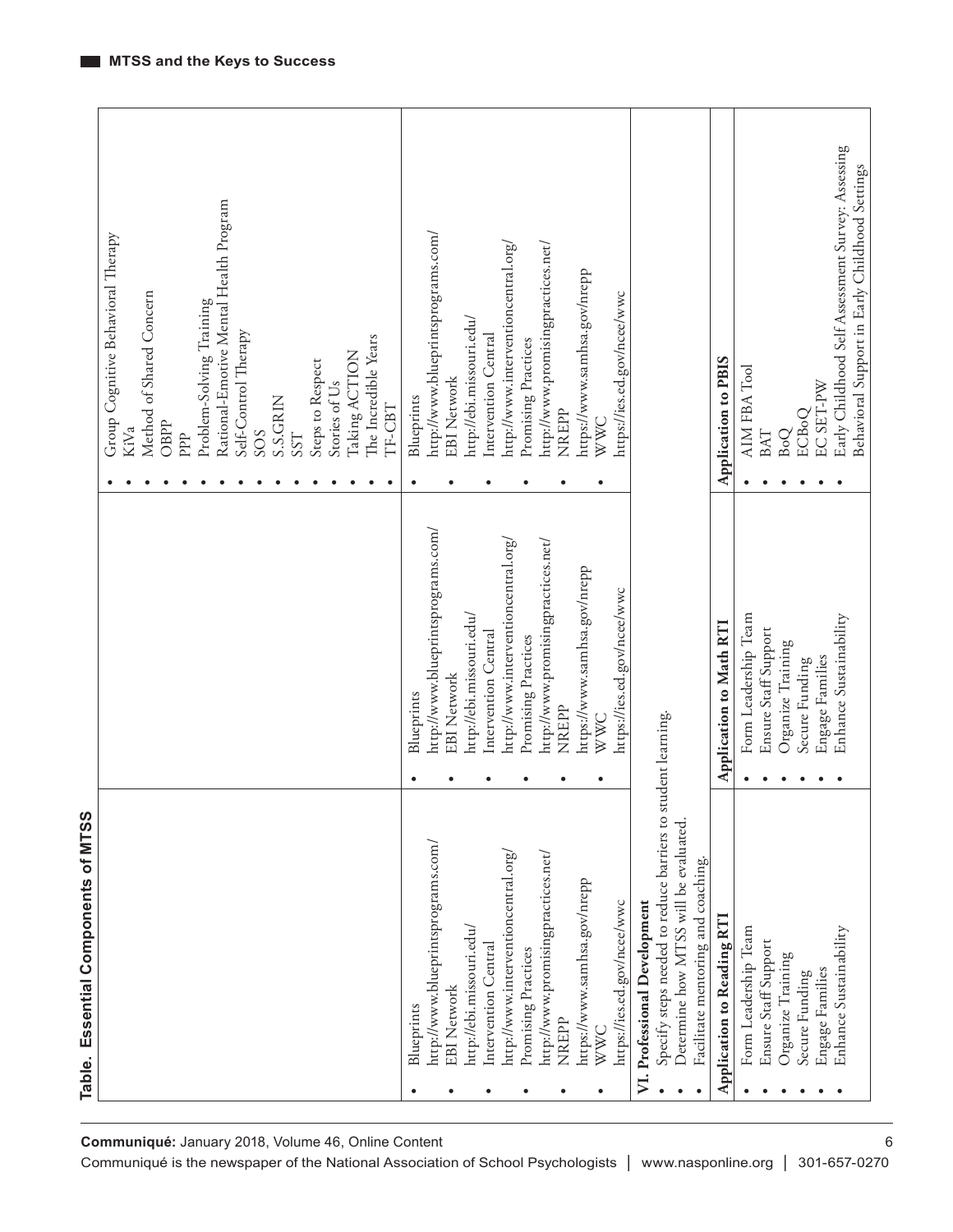| SWBPS Implementation and Planning Self-Assessment<br>Tier II Self Assessment and Action Plan<br>MTSS Implementation Inventory<br>School Safety Survey<br><b>SWPBISTFI</b><br>ISSET Tool<br>FACTS<br>F-BSP<br><b>SAS</b><br><b>SET</b><br>ПC | OSEP Technical Assistance Center on Positive<br>Behavioral Interventions and Supports<br>https://www.pbis.org/about-us                                                                                                         | Programs Practices; OBPP=Olweus Bullying Prevention Program; OSEP=Office of Special Education Programs;<br>for Reading Research; FIST; FSS=First Steps to Success; GBG=Good Behavior Game; ISIS-SWIS=Individual Student Information System; ISSET=Individual<br>Behavior Support Plan F-BSP; FACTS=Functional Assessment Checklist for Teachers and Staff; FBA=Functional Behavior Assessment; FCRR=Florida Center<br>ichigan's Integrated Behavior and Learning Support Initiative; NCII=National Center on Intensive Intervention;<br>Intervention Plan; BSAD = Brief Screen for Adolescent Depression; BoQ=Benchmarks of Quality; CASEL=Collaborative for Academic, Social, and Emotional<br>Intervention; ECBoQ=Early Childhood Benchmarks of Quality (ECBoQ); EC SET-PW=Early Childhood System-wide Evaluation Tool; F-BSP=Functional<br>BRS=Social, Academic, and Emotional Behavior Risk Screener); SAS=Self-Assessment Survey; SDQ=Strength<br>SSRS=Student Risk Screening Scale; SWIS=School-Wide Information System; SWPBS=School-wide Positive Behavior Support; TF-CBT=Trauma-Focused<br>SWIS=Check-In Check-Out; CPRT=Child Parent Relationship Therapy; CPTED=Crime Prevention Through Environmental Design; CSCSS=California<br>and Difficulties Questionnaire; SEC=Surveys of Enacted Curriculum; SET=School-wide Evaluation Tool; SOS=Signs of Suicide; S.S.GRIN=Social Skills<br>Behavior Education Program; BESS = BASC-3 Behavioral and Emotional Screening System; BIP = Behavior |              |
|---------------------------------------------------------------------------------------------------------------------------------------------------------------------------------------------------------------------------------------------|--------------------------------------------------------------------------------------------------------------------------------------------------------------------------------------------------------------------------------|--------------------------------------------------------------------------------------------------------------------------------------------------------------------------------------------------------------------------------------------------------------------------------------------------------------------------------------------------------------------------------------------------------------------------------------------------------------------------------------------------------------------------------------------------------------------------------------------------------------------------------------------------------------------------------------------------------------------------------------------------------------------------------------------------------------------------------------------------------------------------------------------------------------------------------------------------------------------------------------------------------------------------------------------------------------------------------------------------------------------------------------------------------------------------------------------------------------------------------------------------------------------------------------------------------------------------------------------------------------------------------------------------------------------------------------------------------------------------------------------------------|--------------|
|                                                                                                                                                                                                                                             | http://www.intensiveintervention.org/<br>https://miblsi.org/training-materials<br>what-does-it-take-implement-mtss-<br>finding-professional-development-<br>resources-support<br>video-resource/<br><b>MIBLSI</b><br>NCII<br>٠ | CHP=Challenging Horizons Program; CI3T=Comprehensive, Integrated, Three-Tiered; CICO<br>orks Clearinghouse                                                                                                                                                                                                                                                                                                                                                                                                                                                                                                                                                                                                                                                                                                                                                                                                                                                                                                                                                                                                                                                                                                                                                                                                                                                                                                                                                                                             |              |
|                                                                                                                                                                                                                                             | professional-development-resources-support<br>what-does-it-take-implement-mtss-finding.<br>http://www.intensiveintervention.org.<br>https://miblsi.org/training-materials<br>video-resource/<br><b>MIBLSI</b><br>NCII<br>٠     | Group Intervention; SSBD=Systematic Screening for Behavioral Disorders; SSIS - CIP=Social Skills Improvement Systems Classwide Intervention;<br>School Climate and Safety Survey; CWD-A=Adolescent Coping with Depression Course; CWPT=Classwide Peer Tutoring; EBI=Evidence-Based<br>Learning; CES=Convergent Evidence Scaling;<br>NREPP=National Registry of Evidence-Based<br>PPP=Penn Prevention Program; RAP-Q; SAE<br>Cognitive Behavior Therapy; WWC=What W<br>Student Systems Evaluation Tool; MIBLSI=M<br>$Note. AIM = Assess-Intervene-Monitor; BEP =$                                                                                                                                                                                                                                                                                                                                                                                                                                                                                                                                                                                                                                                                                                                                                                                                                                                                                                                                       |              |
| Communiqué: January 2018, Volume 46, Online Content<br>Communiqué is the newspaper of the National Association of School Psychologists                                                                                                      |                                                                                                                                                                                                                                | www.nasponline.org                                                                                                                                                                                                                                                                                                                                                                                                                                                                                                                                                                                                                                                                                                                                                                                                                                                                                                                                                                                                                                                                                                                                                                                                                                                                                                                                                                                                                                                                                     | 301-657-0270 |

7